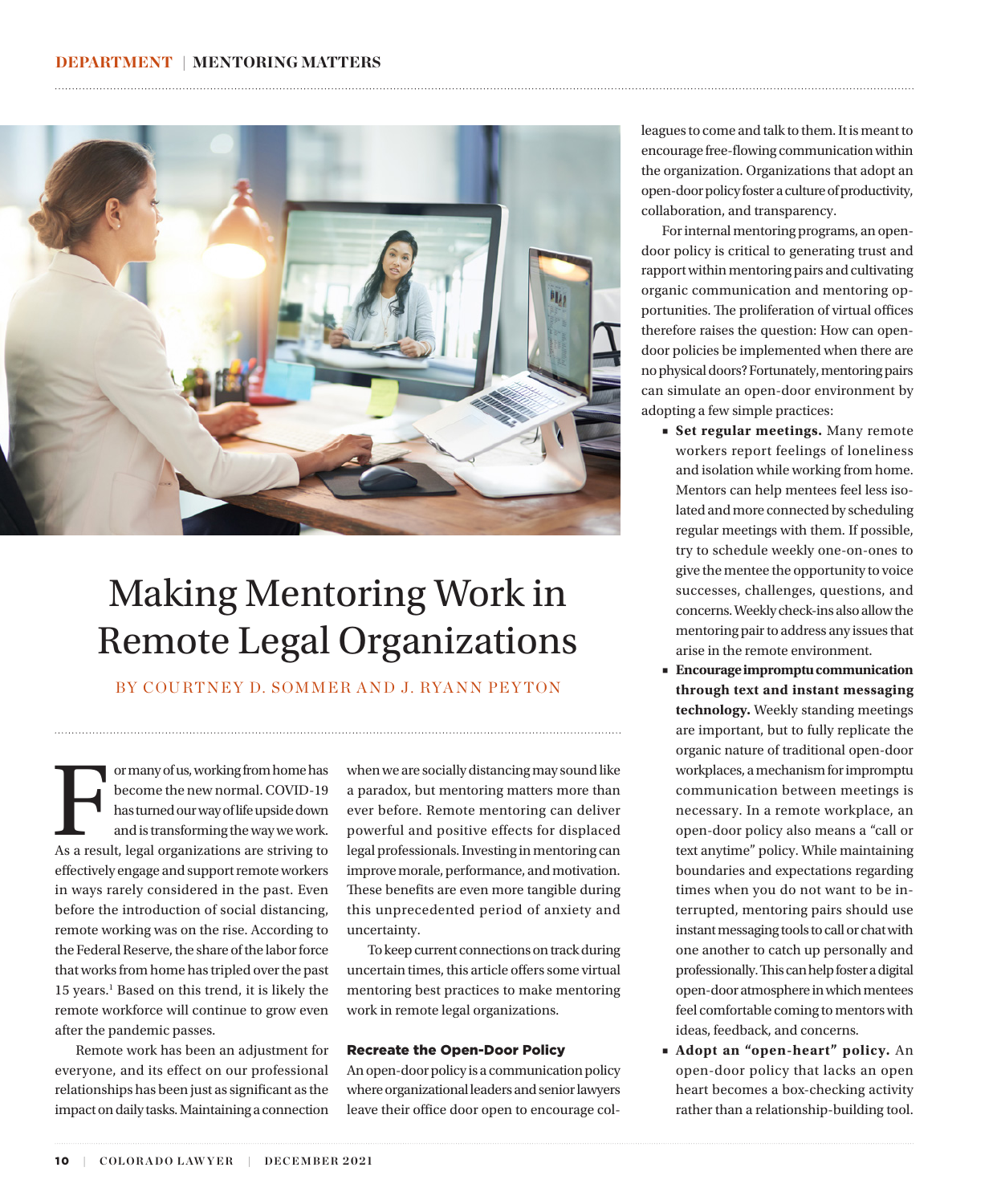When presented with opportunities for connection, especially virtual connection, mentors should demonstrate a nonjudgmental approach and actively listen to understand who a mentee is and where they are in that given moment. Mentors can reinforce that their "open door" is a metaphor for their willingness and openness to hear concerns, feedback, and desires to learn and grow. Mentors should encourage mentees to show up in the ways that are most comfortable for them, on their own terms. Creating a culture of openness and a welcoming space is imperative to opening doors by opening hearts first.

**Build a mentorship support network.** In remote workplaces, the demand on mentors can be even greater than in traditional office environments. No mentor can be successful on their own. An open-door policy creates an open-door support network that will help the mentee connect with other organizational leaders to grow the mentee's network, provide additional perspectives, and generate innovative solutions to individual and organizational challenges.

#### Think Outside the Zoom Box

The pandemic has forced most of us to use Zoom or a similar platform for some aspect of our lives, from court hearings to social gatherings. Many of us have felt "Zoom fatigue" at one point or another, or still feel it now. The thought of taking on yet another social interaction over Zoom may feel exhausting and make you want to rethink taking on remote mentoring altogether. But Zoom isn't the only option for connection.

For a mentoring pair working through specific goals together, a shared digital space for tracking progress is key to making the best of the time between regular meetings. Products like Google Docs or project management tools like Trello or Todoist can help the pair share their work and move through tasks together.

To avoid getting stuck in endless back-andforth emails to find a meeting time that works for both parties, try using a platform like Doodle, where one person creates the calendar with all available times and the other person notes the options that work for them as well.

<span id="page-1-0"></span>

If both parties of the mentoring pair are in the same organization, discuss whether using the company's Teams or instant chat option could work for those between-meeting questions.

It's important to discuss what options make sense for the mentoring pair. Some mentees may not open up much over the phone but are comfortable writing out their thoughts and talking face-to-face. Some mentors may not feel comfortable sharing their personal phone number, while others may enjoy texting with their mentee. Having the discussion upfront allows the pair to select the best and most appropriate digital tools for them and sets the relationship up for success.

As the world opens back up and we learn how to exist in a pandemic, so too is the legal community. In a remote mentoring relationship, or for mentoring pairs at remote legal organizations, in-person experiences are not as difficult as they were a year ago. Mentoring pairs should discuss whether both parties feel comfortable with in-person meetups and, if so, what type of social events they would be comfortable attending. Options include swapping a Zoom session for a lunch or coffee meeting, or attending a social event together so the mentor can introduce the mentee to others in their network.

If one or both parties in the pair is interested in meeting in person but is not yet comfortable attending social gatherings, the pair could go for a walk or share an outdoor coffee. Don't be afraid to get creative to make your mentoring relationship work in real life.

#### Facilitate Communication and Feedback

During this time of massive upheaval, people want to know that mentoring partners have their back. Communication within mentoring pairs goes a long way to providing this reassurance in these tough situations, even if it is just providing them with a semblance of life as they knew it before the pandemic. Failure to keep up communication might seem harmless in the short-term but can quickly erode the trust of your mentoring partner, who may feel abandoned or left out of the loop at a time where they need information more than ever. Indeed, research found that more people were opening email in the wake of the pandemic than before it started, illustrating the importance of maintaining engagement.<sup>[2](#page-2-0)</sup>

#### *Reestablish Expectations*

One of the most challenging aspects of living and working in our digitally driven world is the feeling that we should always be available by phone and that checking emails on our phones after work hours is a normal part of daily life.

Setting boundaries and expectations, not just with clients and colleagues but in all areas of work and life, can set us up to successfully navigate new or changing relationships and situations. The same is true in mentoring relationships. Regardless of whether the mentoring relationship was once in-person but has now become virtual, or whether it will be virtual from the start, setting clear expectations allows the transition to go smoothly and sets the stage for successful mentorship.

Priority discussion topics include how often the mentoring pair will meet and in what format that will happen, which platforms they will use to communicate with each other, and if they will attend virtual or in-person events together outside one-on-one meetings. A meeting to set or reestablish expectations also allows the mentoring pair to set or reestablish the goals and boundaries of the mentoring relationship.

Regardless of what the mentoring pair decides is best for their relationship, making a plan that allows for consistency will ensure that the months don't pass by without mentorship taking place. When there is no opportunity to walk down the hall and stop into an office to check on a colleague, the need for intentional consistency through virtual platforms becomes even more crucial.

#### *Intentionally Create a Pull for Feedback*

Feedback tools are a critical part of a successful mentoring relationship. Checking in on what aspects of the relationship are not working and making changes to improve communication foster a more successful mentoring relationship.

If an organization runs the mentorship program, the organization should provide